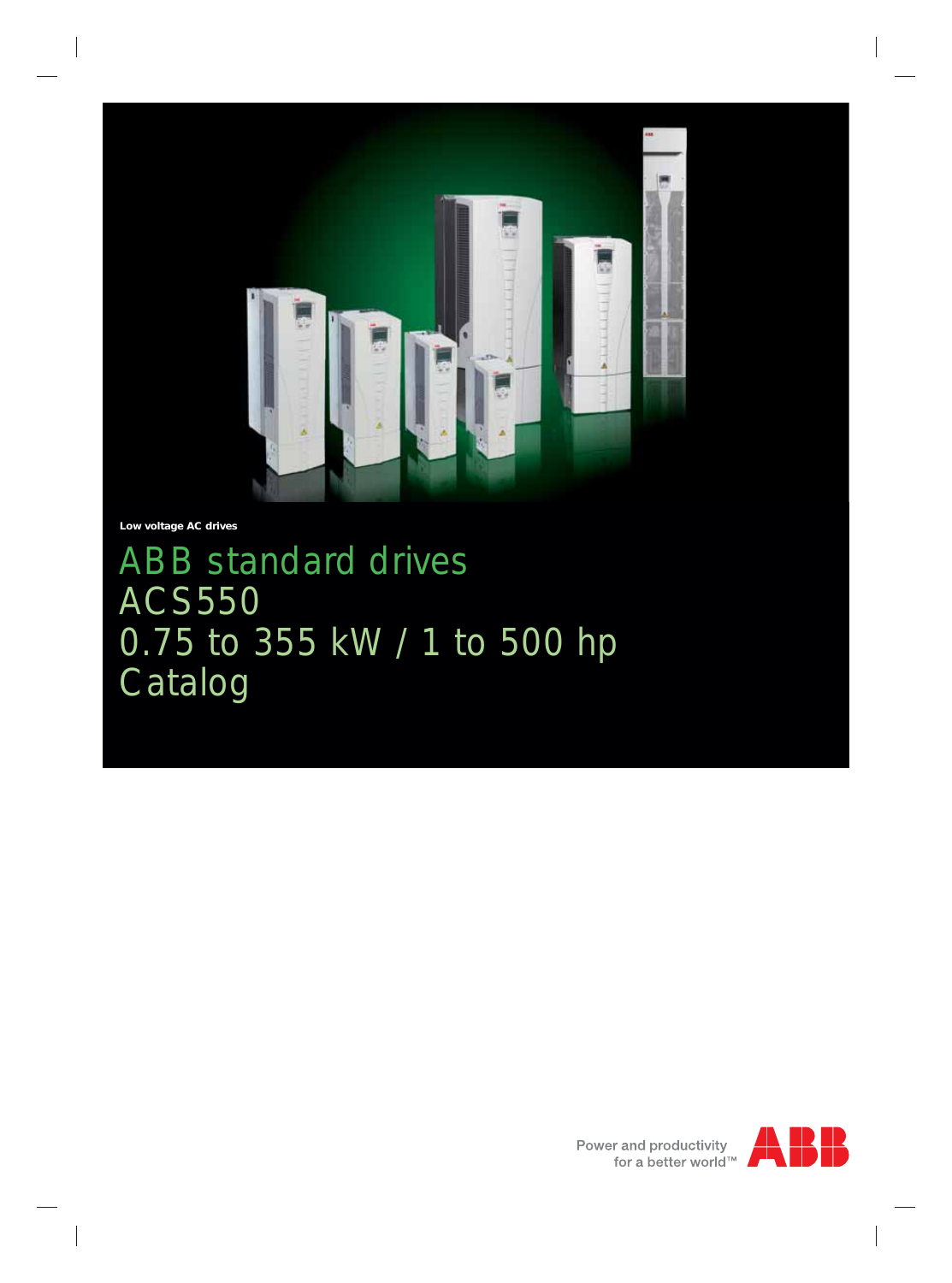### Selecting and ordering your drive

Build up your own ordering code using the type code key below or contact your local ABB drives sales office and let them know what you want. Use page 3 as a reference section for more information.

| Type code:       | <b>ACS550</b> | $\sim$ | 01 | $\sim$ | 03A3 | $\sim$ | 4 | $\! +$ | <b>B055</b> |
|------------------|---------------|--------|----|--------|------|--------|---|--------|-------------|
|                  |               |        |    |        |      |        |   |        |             |
| Product series   |               |        |    |        |      |        |   |        |             |
| Rating and types |               |        |    |        |      |        |   |        |             |
| Voltages         |               |        |    |        |      |        |   |        |             |
| Construction     |               |        |    |        |      |        |   |        |             |
| Dimensions       |               |        |    |        |      |        |   |        |             |
| Options          |               |        |    |        |      |        |   |        |             |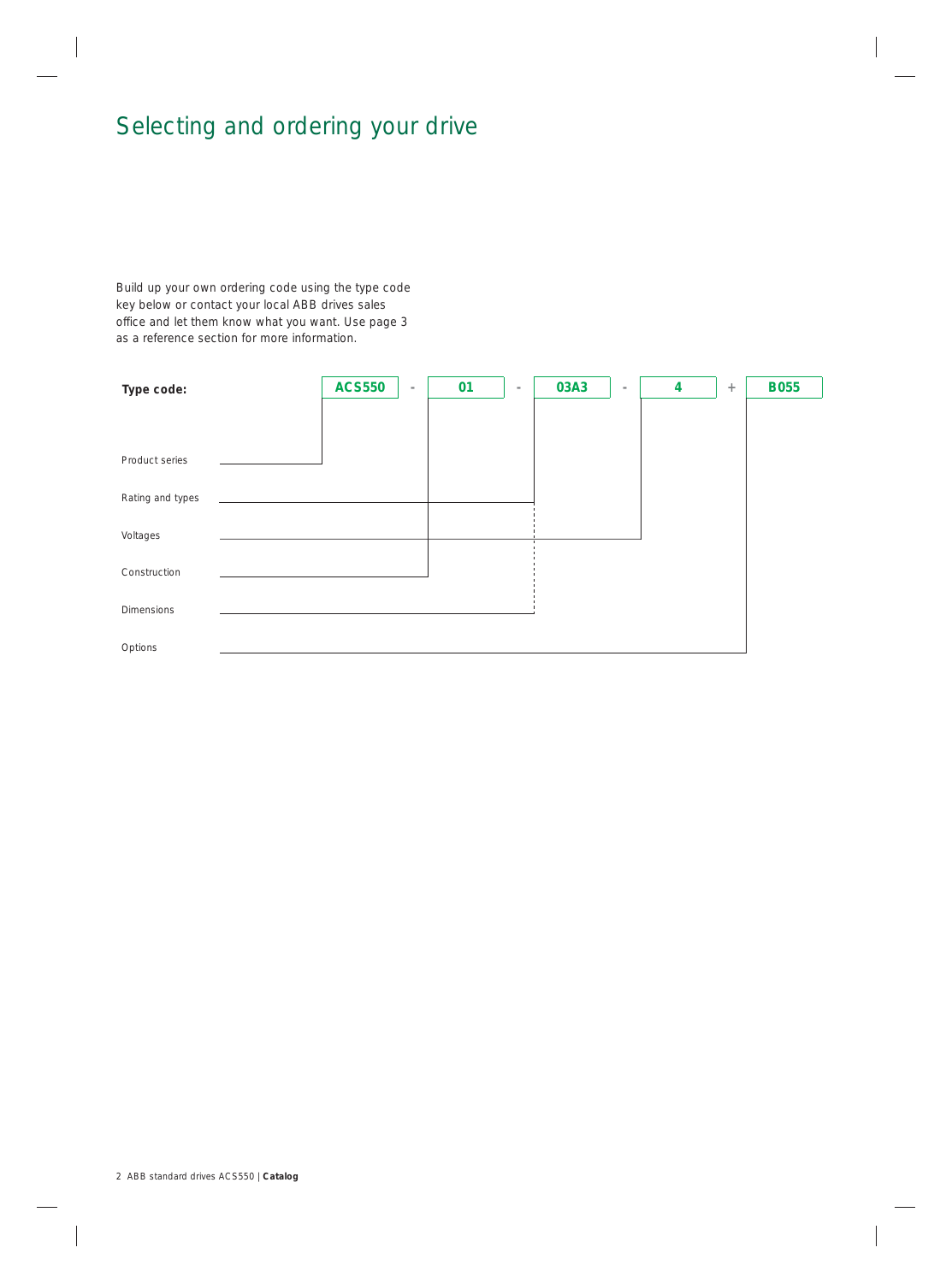### **Contents** ABB standard drives, ACS550

| ABB standard drives                       | $\overline{4}$ |
|-------------------------------------------|----------------|
| Features, advantages and benefits         | $\overline{4}$ |
| Technical data                            | 5              |
|                                           |                |
| Ratings, types, voltages and construction | 6              |
|                                           |                |
| <b>Dimensions</b>                         | $\overline{7}$ |
|                                           |                |
| Electromagnetic compatibility             | $\overline{7}$ |
|                                           |                |
| Assistant control panel                   | 8              |
|                                           |                |
| Options                                   | 8              |
| Options                                   | 8              |
| How to select options                     | 8              |
| Basic control panel                       | 8              |
| Relay output extension option module      | 9              |
| Plug-in fieldbus module                   | 9              |
| FlashDrop tool                            | 10             |
| SREA-01 Ethernet adapter                  | 10             |
| DriveWindow Light                         | 10             |
| Brake units and choppers                  | 11             |
| Output chokes                             | 11             |
| Cooling and fuses                         | 12             |
| Cooling                                   | 12             |
| Fuse connections                          | 12             |
| <b>Control connections</b>                | 13             |
|                                           |                |
|                                           |                |

Services **14 August 2018** - Contract 2018 - Contract 2018 - Contract 2018 - Contract 2018 - Contract 2018 - Contra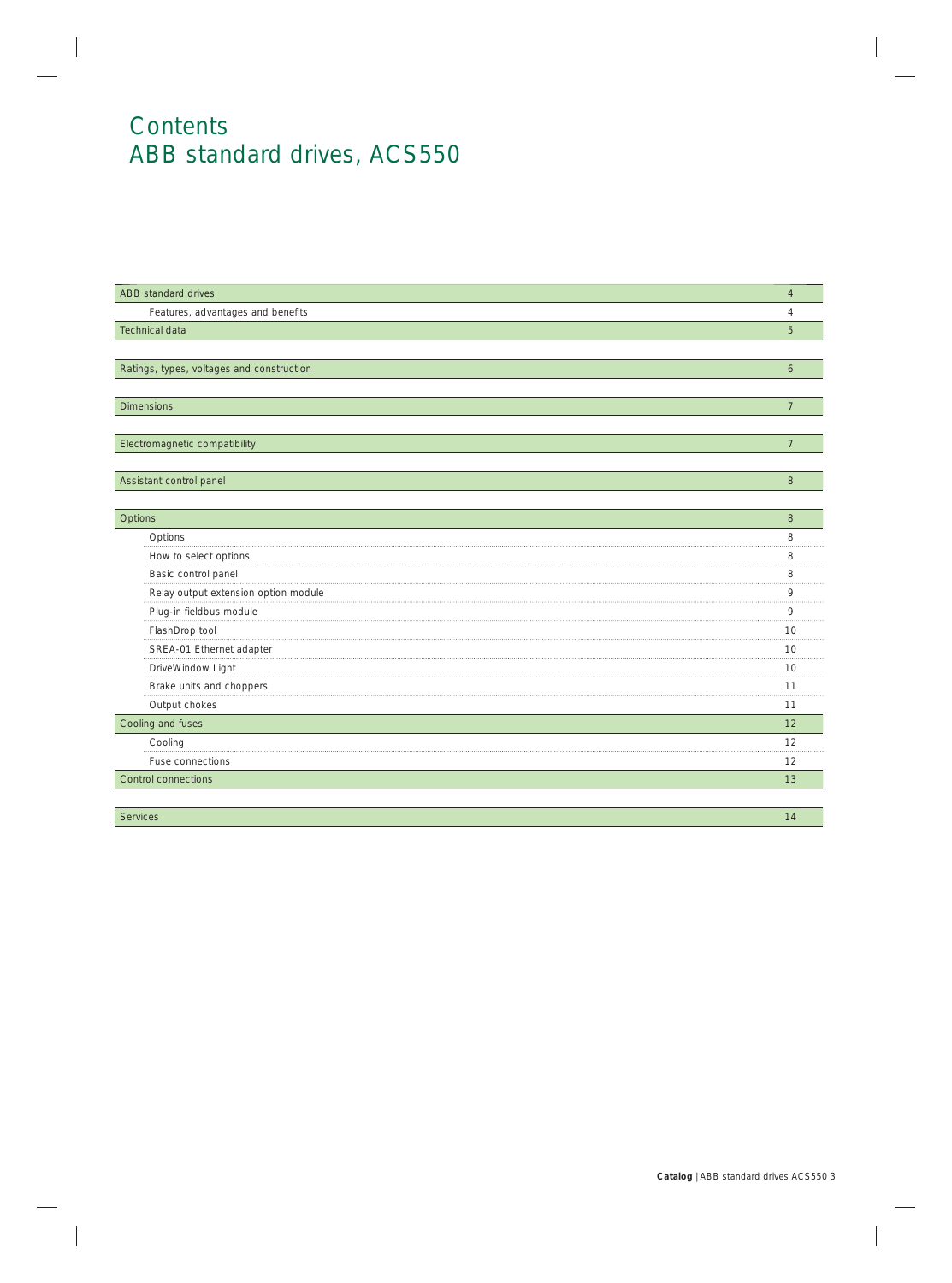### ABB standard drives



#### **ABB standard drives**

ABB standard drives are simple to buy, install, configure and use, saving considerable time. They are widely available through ABB channel partners, hence the use of the term standard. The drives have common user and process interfaces with fieldbuses, common software tools for sizing, commissioning, maintenance and common spare parts.

#### **Applications**

ABB standard drives can be used in a wide range of industries. Typical applications include pump, fan and constant torque use, such as conveyors. ABB standard drives are ideal in those situations where there is a need for simplicity to install, commission and use and where customizing or special product engineering is not required.

### **Highlights**

- − FlashDrop tool
- − Intuitive use with assistant control panel
- − Swinging choke for superior harmonic reduction
- − Vector control
- − Coated boards for harsh environments
- Built-in category C2 EMC filter (1<sup>st</sup> environment) as standard
- − Flexible fieldbus system with built-in Modbus and numerous internally mountable fieldbus adapters
- − UL, cUL, CE, C-Tick and GOST R approved
- − RoHS compliant

| Feature                    | Advantage                                                                               | <b>Benefit</b>                                        |
|----------------------------|-----------------------------------------------------------------------------------------|-------------------------------------------------------|
| Energy efficiency          | Several counters to illustrate saved energy (kWh), carbondioxide                        | Shows direct impact on energy bill and helps control  |
| counters                   | emissions (CO <sub>2</sub> ) and cost in local currency.                                | operational expenditure (OPEX).                       |
| Load analyzer              | Load analyzer saves process data, such as current and                                   | Optimized dimensioning of the drive, motor and        |
|                            | torque values, which can be used to analyze the process                                 | process.                                              |
|                            | and dimensioning of the drive and motor.                                                |                                                       |
| FlashDrop tool             | Faster and easier drive set up and commissioning                                        | Patented, fast, safe and trouble-free parametrization |
|                            |                                                                                         | method without electricity                            |
| Assistant control panel    | Two soft-keys, function of which changes according to the state                         | Easy commissioning                                    |
|                            | of the panel                                                                            |                                                       |
|                            | Built-in help function via dedicated button                                             | Fast set-up                                           |
|                            | Real-time clock, allows timed tracing of faults and setting of                          | Easier configuration                                  |
|                            | parameters to activate at various times of day                                          | Rapid fault diagnosis                                 |
|                            | Changed parameters - menu                                                               | Quick access to recent parameter changes              |
| Commissioning              | PID controller, real-time clock, serial communications assistant,                       | Easy set up of parameters                             |
| assistants                 | drive optimizer, start-up assistant                                                     |                                                       |
| Maintenance assistant      | Monitors consumed energy (kWh), running hours or motor rotation                         | Takes care of preventative maintenance of drive, the  |
|                            |                                                                                         | motor or run application                              |
| Intuitive features         | Noise optimisation                                                                      |                                                       |
|                            | Increases switching frequency of drive when drive temperature is                        | Considerable motor noise reduction                    |
|                            | reduced                                                                                 |                                                       |
|                            | Controlled cooling fan: the drive is cooled only when necessary                         | Reduces inverter noise and improves energy efficiency |
| Choke                      | Patented swinging choke - matches the right inductance to the                           | Reduces total harmonic distortion (THD) emissions up  |
|                            | right load, thereby suppressing and reducing harmonics                                  | to 25%                                                |
| Vector control             | Improved motor control performance                                                      | Enables wider range of applications                   |
| <b>Built-in EMC filter</b> | Category C2 (1 <sup>st</sup> environment) and category C3 (2 <sup>nd</sup> environment) | No need for additional external filtering             |
|                            | RFI filters as standard                                                                 |                                                       |
| Brake chopper              | Built-in up to 11 kW                                                                    | Reduced cost                                          |
| Connectivity               | Built-in Modbus using EIA-485                                                           | Reduced cost                                          |
|                            | Simple to install:                                                                      | Reduced installation time                             |
|                            | Easy connection of cables                                                               | Secure cable connections                              |
|                            | Easy connection to external fieldbus systems through multiple I/Os                      |                                                       |
|                            | and plug-in options                                                                     |                                                       |
| Mounting template          | Supplied separately with unit                                                           | Quick and easy to mark mounting screw holes on        |
|                            |                                                                                         | installation surface                                  |
| RoHS compliant             | ACS550 drives comply with the EU's RoHS 2002/95/CE Directive                            | Environmentally friendly product                      |
|                            | restricting the use of certaing hazardous substances                                    |                                                       |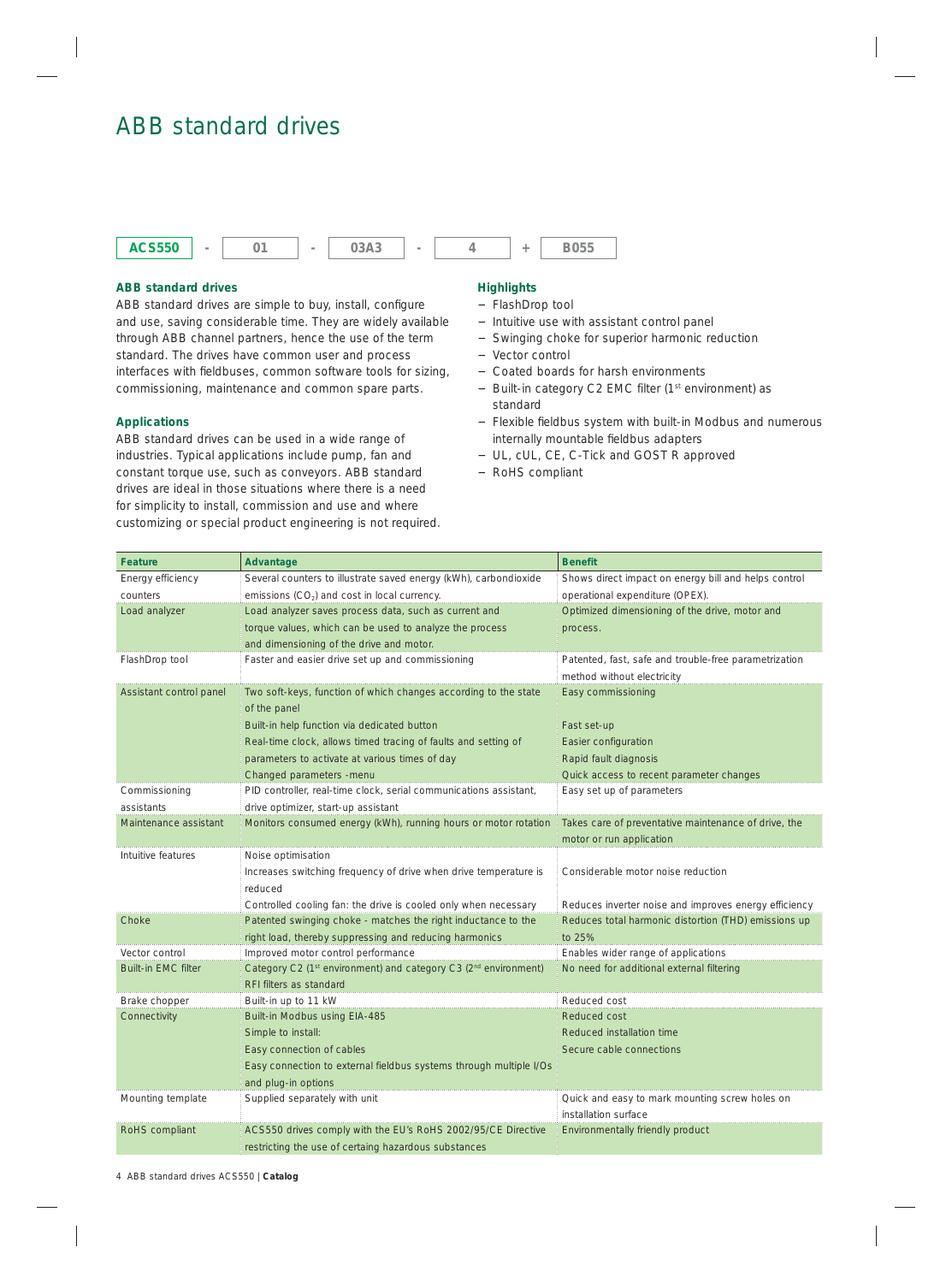### Technical data

| <b>ACS550</b>                              | 03A3<br>01                                                             | <b>B055</b><br>4<br>$\ddot{}$            |                                                              |  |
|--------------------------------------------|------------------------------------------------------------------------|------------------------------------------|--------------------------------------------------------------|--|
|                                            |                                                                        |                                          |                                                              |  |
| <b>Mains connection</b>                    |                                                                        | Programmable control connections         |                                                              |  |
| Voltage and                                | 3-phase, 380 to 480 V, +10/ -15%, 0.75 to 355 kW                       | Two analog inputs                        |                                                              |  |
| power range                                | 3-phase, 208 to 240 V, +10/ -15%, 0.75 to 75 kW                        | Voltage signal                           | 0 (2) to 10 V, $R_{\text{in}} > 312$ k $\Omega$ single-ended |  |
|                                            | Auto-identification of input line                                      | Current signal                           | 0 (4) to 20 mA, $R_{\text{in}} = 100 \Omega$ single-ended    |  |
| Frequency<br>Power factor                  | 48 to 63 Hz<br>0.98                                                    | Potentiometer                            | 10 V $\pm$ 2% max. 10 mA, $R$ < 10 k $\Omega$                |  |
| <b>Motor connection</b>                    |                                                                        | reference value<br>Maximum delay         |                                                              |  |
| Voltage                                    | 3-phase, from 0 to $U_{\text{supp} \mid Y}$                            | Resolution                               | 12 to 32 ms<br>0.1%                                          |  |
| Frequency                                  | 0 to 500 Hz                                                            |                                          | ±1%                                                          |  |
| Continuous loading                         | Rated output current $I_{2N}$                                          | Accuracy<br>Two analog outputs           | 0 (4) to 20 mA, load < 500 $\Omega$                          |  |
| capability                                 |                                                                        |                                          | ±3%                                                          |  |
| (constant torque at a max                  |                                                                        | Accuracy<br>Auxiliary voltage            | 24 V DC ±10%, max. 250 mA                                    |  |
| ambient temperature of<br>40 $^{\circ}$ C) |                                                                        | Six digital inputs                       | 12 to 24 V DC with internal or external supply,              |  |
| Overload capacity                          | At normal use 1.1 x $I_{2N}$ for 1 minute every                        |                                          | PNP and NPN                                                  |  |
| (at a max. ambient                         | 10 minutes                                                             |                                          | 2.4 $k\Omega$                                                |  |
| temperature of 40 $°C$ )                   | At heavy-duty use 1.5 x $I_{2hd}$ for 1 minute every 10                | Input impedance<br>Maximum delay         |                                                              |  |
|                                            | minutes                                                                | Three relay outputs                      | $5 ms \pm 1 ms$                                              |  |
|                                            |                                                                        | Maximum switching                        |                                                              |  |
| Switching frequency                        | Always 1.8 x $I_{2hd}$ for 2 seconds every 60 seconds<br>Default 4 kHz | voltage                                  |                                                              |  |
| Selectable                                 | 1 kHz, 2 kHz, 4 kHz, 8 kHz, 12 kHz                                     |                                          | 250 V AC/30 V DC                                             |  |
| <b>Acceleration time</b>                   | 0.1 to 1800 s                                                          | Maximum switching                        |                                                              |  |
| Deceleration time                          | 0.1 to 1800 s                                                          | current                                  | 6 A/30 V DC; 1500 V A/230 V AC                               |  |
| Speed control                              |                                                                        | Maximum continuous                       |                                                              |  |
| Open loop                                  | 20% of motor nominal slip                                              | current<br>Serial communication          | 2 A rms                                                      |  |
| Closed loop                                | 0.1% of motor nominal speed                                            | EIA-485                                  | Modbus protocol                                              |  |
| Open loop                                  | < 1% s with 100% torque step                                           | <b>Product compliance</b>                |                                                              |  |
| Closed loop                                | 0.5% s with 100% torque step                                           | Low Voltage Directive 2006/95/EC         |                                                              |  |
| Torque control                             |                                                                        | Machinery Directive 2006/42/EC           |                                                              |  |
| Open loop                                  | < 10 ms with nominal torque                                            | EMC Directive 2004/108/EC                |                                                              |  |
| Closed loop                                | < 10 ms with nominal torque                                            | Quality assurance system ISO 9001        |                                                              |  |
| Open loop                                  | ±5% with nominal torque                                                | Environmental system ISO 14001           |                                                              |  |
| Closed loop                                | $\pm 2\%$ with nominal torque                                          | UL, cUL, CE, C-Tick and GOST R approvals |                                                              |  |
| <b>Environmental limits</b>                |                                                                        | RoHS compliant                           |                                                              |  |
| Ambient temperature                        |                                                                        |                                          |                                                              |  |
| $-15$ to 50 °C                             | No frost allowed. From 40 to 50 °C with derating.                      |                                          |                                                              |  |
| Altitude                                   | Rated current available at 0 to 1000 m                                 |                                          |                                                              |  |
| Output current                             | reduced by 1% per 100 m over 1000 to 2000 m                            |                                          |                                                              |  |
| Relative humidity                          | 5 to 95%, no condensation allowed                                      |                                          |                                                              |  |
| Degree of protection                       | IP21 or IP54 (≤ 160 kW)                                                |                                          |                                                              |  |
| Enclosure colour                           | NCS 1502-Y, RAL 9002, PMS 420 C                                        |                                          |                                                              |  |
| Contamination                              | IEC 721-3-3                                                            |                                          |                                                              |  |
| levels                                     | No conductive dust allowed                                             |                                          |                                                              |  |
|                                            | Class 1C2 (chemical gases),                                            |                                          |                                                              |  |
| Transportation                             | Class 1S2 (solid particles)                                            |                                          |                                                              |  |
|                                            | Class 2C2 (chemical gases),                                            |                                          |                                                              |  |
| Storage                                    | Class 2S2 (solid particles)                                            |                                          |                                                              |  |
|                                            | Class 3C2 (chemical gases),                                            |                                          |                                                              |  |
| Operation                                  | Class 3S2 (solid particles)                                            |                                          |                                                              |  |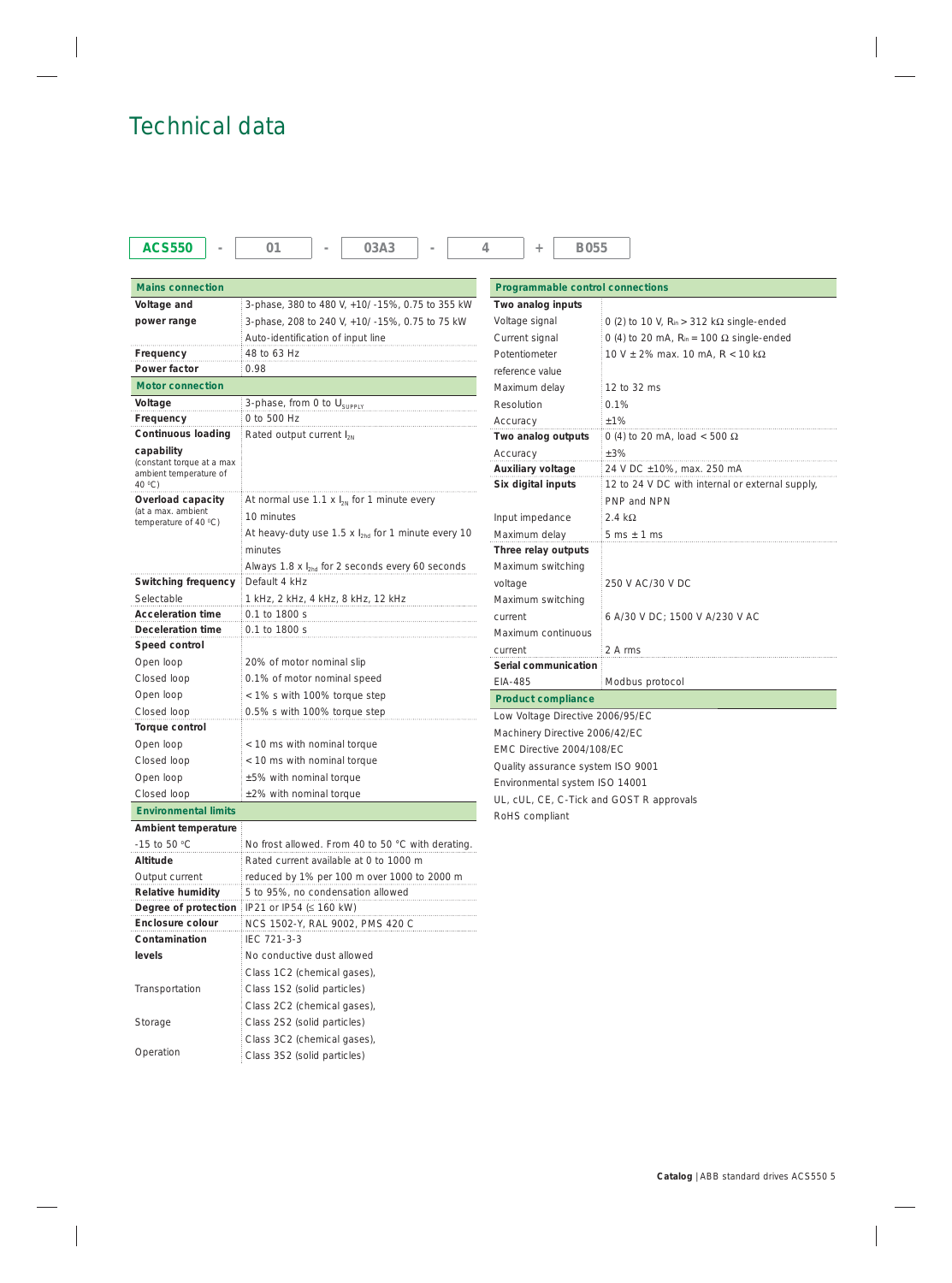### Ratings, types, voltages and construction



#### **Type code**

Drive's type code (shown above and in column 7 of the tables on the right side) identifies your drive by construction, current rating and voltage range. Once you have selected the type code, the frame size (column 8) can be used to determine the drives dimensions, shown on the next page.

#### **Construction**

"01" within the type code (shown above) varies depending on the drive mounting arrangement, and power rating.

 $01 =$  wall-mounted

02 = free-standing

#### **Voltages**

The ACS550 is available in two voltage ranges:

4 = 380 to 480 V  $2 = 208$  to 240 V

Insert either "4" or "2", depending on your chosen voltage, into the type code shown above.

#### **3-phase supply voltage 380 to 480 V Wall-mounted units**

| <b>Ratings</b> |                   |              |                |                 |           | <b>Type code</b> | Frame          |
|----------------|-------------------|--------------|----------------|-----------------|-----------|------------------|----------------|
|                | <b>Normal use</b> |              |                | Heavy-duty use  |           |                  | size           |
| $P_{N}$        | $P_{N}$           | $I_{2N}$     | $P_{\rm hd}$   | $P_{\text{hd}}$ | $I_{2hd}$ |                  |                |
| kW             | hp                | $\mathsf{A}$ | kW             | hp              | A         |                  |                |
| 1.1            | 1.5               | 3.3          | 0.75           | 1               | 2.4       | ACS550-01-03A3-4 | R1             |
| 1.5            | 2                 | 4.1          | 1.1            | 1.5             | 3.3       | ACS550-01-04A1-4 | R <sub>1</sub> |
| 2.2            | 3                 | 5.4          | 1.5            | $\mathfrak{D}$  | 4.1       | ACS550-01-05A4-4 | R1             |
| 3              | 4                 | 6.9          | 2.2            | 3               | 5.4       | ACS550-01-06A9-4 | R <sub>1</sub> |
| $\overline{4}$ | 5.4               | 8.8          | 3              | $\overline{4}$  | 6.9       | ACS550-01-08A8-4 | R <sub>1</sub> |
| 5.5            | 7.5               | 11.9         | $\overline{4}$ | 5.4             | 8.8       | ACS550-01-012A-4 | R <sub>1</sub> |
| 7.5            | 10                | 15.4         | 5.5            | 7.5             | 11.9      | ACS550-01-015A-4 | R <sub>2</sub> |
| 11             | 15                | 23           | 7.5            | 10              | 15.4      | ACS550-01-023A-4 | R <sub>2</sub> |
| 15             | 20                | 31           | 11             | 15              | 23        | ACS550-01-031A-4 | R <sub>3</sub> |
| 18.5           | 25                | 38           | 15             | 20              | 31        | ACS550-01-038A-4 | R <sub>3</sub> |
| 22             | 30                | 45           | 18.5           | 25              | 38        | ACS550-01-045A-4 | R <sub>3</sub> |
| 30             | 40                | 59           | 22             | 30              | 45        | ACS550-01-059A-4 | R4             |
| 37             | 50                | 72           | 30             | 40              | 59        | ACS550-01-072A-4 | R <sub>4</sub> |
| 45             | 60                | 87           | 37             | 60              | 72        | ACS550-01-087A-4 | R <sub>4</sub> |
| 55             | 100               | 125          | 45             | 75              | 96        | ACS550-01-125A-4 | R <sub>5</sub> |
| 75             | 125               | 157          | 55             | 100             | 125       | ACS550-01-157A-4 | R <sub>6</sub> |
| 90             | 150               | 180          | 75             | 125             | 156       | ACS550-01-180A-4 | R <sub>6</sub> |
| 110            | 150               | 205          | 90             | 125             | 162       | ACS550-01-195A-4 | R6             |
| 132            | 200               | 246          | 110            | 150             | 192       | ACS550-01-246A-4 | R6             |
| 160            | 200               | 290          | 132            | 200             | 246       | ACS550-01-290A-4 | R <sub>6</sub> |

#### **Free-standing units**

|  |  |  | 200 300 368 160 250 302 ACS550-02-368A-4 R8                        |  |
|--|--|--|--------------------------------------------------------------------|--|
|  |  |  | 250 400 486 200 350 414 ACS550-02-486A-4 R8                        |  |
|  |  |  | 280 1450 1526 1250 1400 1477 1ACS550-02-526A-4 1R8                 |  |
|  |  |  | $315$ $1500$ $1602$ $1280$ $1450$ $1515$ $14CSS50-02-602A-4$ $1R8$ |  |
|  |  |  | 355 1500 1645 1315 1500 1590 1ACS550-02-645A-4 1R8                 |  |

#### **3-phase supply voltage 208 to 240 V Wall-mounted units**

| <b>Ratings</b> |                   |          |                |                 |           | <b>Type code</b> | Frame          |
|----------------|-------------------|----------|----------------|-----------------|-----------|------------------|----------------|
|                | <b>Normal use</b> |          | Heavy-duty use |                 |           |                  | size           |
| $P_{N}$        | $P_{N}$           | $I_{2N}$ | $P_{\rm hd}$   | $P_{\text{hd}}$ | $I_{2hd}$ |                  |                |
| kW             | hp                | A        | kW             | hp              | A         |                  |                |
| 0.75           | 1.0               | 4.6      | 0.75           | 0.8             | 3.5       | ACS550-01-04A6-2 | R1             |
| 1.1            | 1.5               | 6.6      | 0.75           | 1.0             | 4.6       | ACS550-01-06A6-2 | R1             |
| 1.5            | 2.0               | 7.5      | 1.1            | 1.5             | 6.6       | ACS550-01-07A5-2 | R1             |
| 2.2            | 3.0               | 11.8     | 1.5            | 2.0             | 7.5       | ACS550-01-012A-2 | R1             |
| 4.0            | 5.0               | 16.7     | 3.0            | 3.0             | 11.8      | ACS550-01-017A-2 | R1             |
| 5.5            | 7.5               | 24.2     | 4.0            | 5.0             | 16.7      | ACS550-01-024A-2 | R <sub>2</sub> |
| 7.5            | 10.0              | 30.8     | 5.5            | 7.5             | 24.2      | ACS550-01-031A-2 | R <sub>2</sub> |
| 11.0           | 15.0              | 46.2     | 7.5            | 10.0            | 30.8      | ACS550-01-046A-2 | R <sub>3</sub> |
| 15.0           | 20.0              | 59.4     | 11.0           | 15.0            | 46.2      | ACS550-01-059A-2 | R <sub>3</sub> |
| 18.5           | 25.0              | 74.8     | 15.0           | 20.0            | 59.4      | ACS550-01-075A-2 | R <sub>4</sub> |
| 22.0           | 30.0              | 88.0     | 18.5           | 25.0            | 74.8      | ACS550-01-088A-2 | R <sub>4</sub> |
| 30.0           | 40.0              | 114      | 22.0           | 30.0            | 88.0      | ACS550-01-114A-2 | R4             |
| 37.0           | 50.0              | 143      | 30.0           | 40              | 114       | ACS550-01-143A-2 | R <sub>6</sub> |
| 45.0           | 60.0              | 178      | 37.0           | 50              | 150       | ACS550-01-178A-2 | R6             |
| 55.0           | 75.0              | 221      | 45.0           | 60              | 178       | ACS550-01-221A-2 | R6             |
| 75.0           | 100               | 248      | 55.0           | 75              | 192       | ACS550-01-248A-2 | R6             |

Normal use vs heavy-duty use. For the majority of pump, fan and conveyor applications, select "Normal use" figures. For high overload requirements, select "Heavy-duty use" figures. If in doubt contact your local ABB sales office or your drives distributor.

 $P_N$  for kW = Typical motor power in 400 V at normal use  $P_N$  for hp = Typical motor power in 460 V at normal use

 $P_{\text{hd}}$  for kW = Typical motor power in 400 V at heavy-duty use

 $P_{\text{hd}}$  for hp = Typical motor power in 460 V at heavy-duty use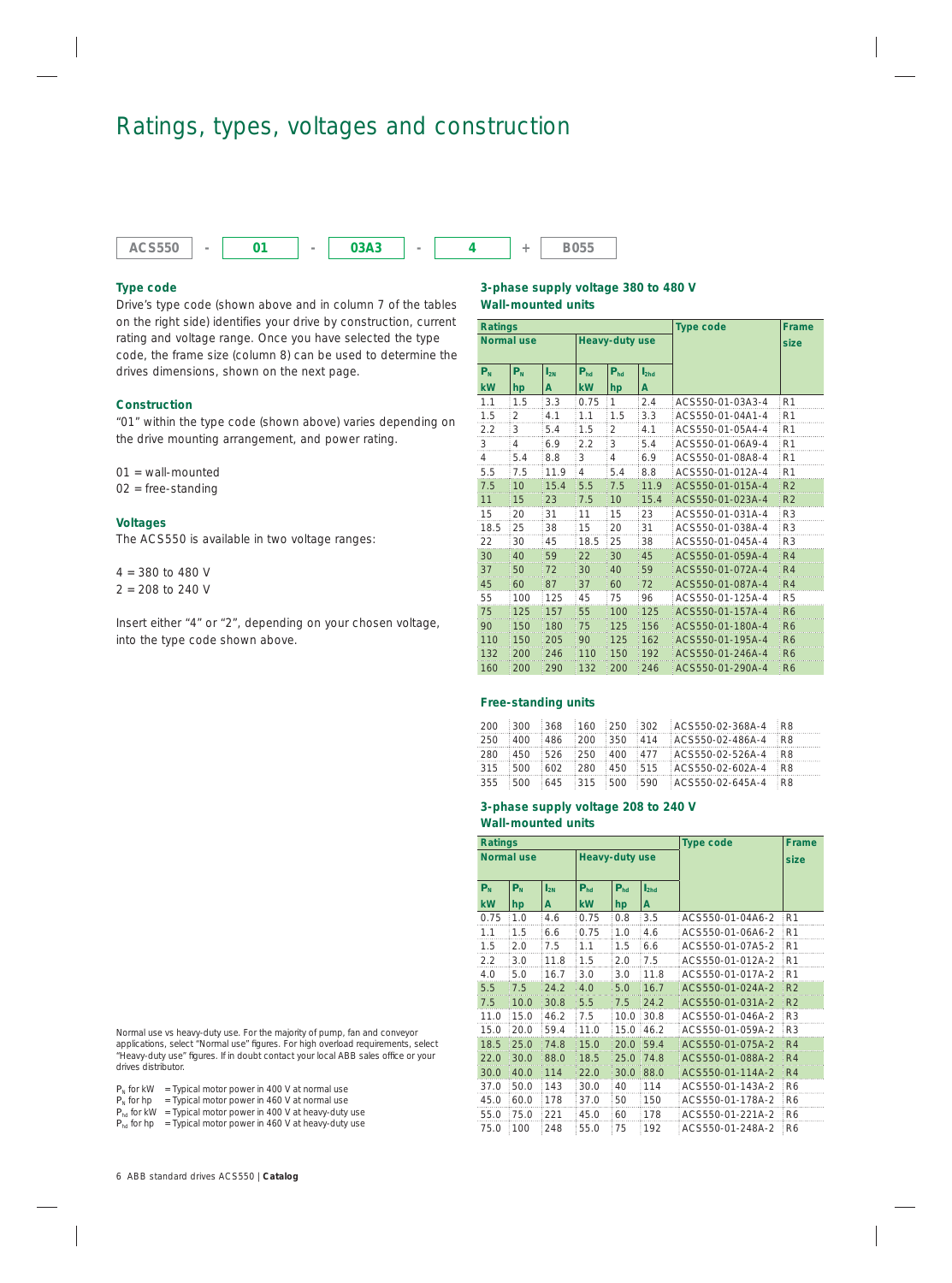### Dimensions





**Wall-mounted drives Free-standing drives**

H1 D

W

- H1 = Height with cable connection box H2 = Height without cable connection box
- 

 $W = W$ idth<br>D = Depth  $=$  Depth

### Electromagnetic compatibility

The EMC product standard (EN 61800-3 + Amendment A11(2000)) covers the specific EMC requirements stated for drives (tested with motor and cable) within the EU. The new revision of 61800-3 (2004) product standard can be applied from now on, but latest from 1st October 2007. EMC standards such as EN 55011, or EN 61000-6-3/4, apply to industrial and household equipments and systems

#### **EMC according to EN61800-3**

1<sup>st</sup> environment restricted distribution for frame sizes R3, R4 with

75 m motor cables and for frame sizes R1, R2, R5, R6 with 100 m motor cables as standard.

2<sup>nd</sup> environment unrestricted distribution for frame sizes R1 to R4 with 300 m motor cables and for frame sizes R5 to R8 with 100 m motor cables as standard.

These cable lengths are for EMC purposes only. Operational cable lengths are available in the output choke selection table on page 11. For longer motor cable lengths, external EMC filters are available on request.

#### **Wall-mounted units**

| <b>Frame</b>   | Dimensions and weights |                  |                 |      |        |           |          |                         |                |
|----------------|------------------------|------------------|-----------------|------|--------|-----------|----------|-------------------------|----------------|
| size           |                        | IP21 / UL type 1 |                 |      |        |           |          | IP54 / UL type $12^{2}$ |                |
|                | H1                     | H <sub>2</sub>   | W               | D    | Weight | н         | <b>W</b> | D                       | Weight         |
|                | mm                     | mm               | mm              | mm   | kg     | mm        | mm       | mm                      | kg             |
| R <sub>1</sub> | 369                    | 330              | 125             | 1212 | 6.5    | 461       | 213      | :234                    | : 8            |
| R <sub>2</sub> | 469                    | 430              | 125             | 222  | i 9    | 561       | 213      | 245                     | 111            |
| R <sub>3</sub> | :583                   | 490              | 203             | 3231 | 16     | 629       | 257      | 354                     | 17             |
| R <sub>4</sub> | 689                    | 596              | 203             | 1262 | 124    | 760       | 257      | 1284                    | $\frac{1}{26}$ |
| R <sub>5</sub> | :736                   | 602              | 265             | :286 | : 34   | 775       | 369      | :309                    | 42             |
| <b>R6</b>      | $ 888^{11} $           | 1700             | $\frac{1}{302}$ | 1400 | 69     | $924^{3}$ | 410      | 1423                    | 86             |

1) ACS550-x1-246A-4 and ACS550-01-290A-4: 979 mm

2) UL Type 12 not available for ACS550-01-290A-4

3) ACS550-01-290A-4 : 1119 mm

#### **Free-standing units**

R8 2024 n/a 347<sup>1</sup> 617<sup>1</sup> 230

 $1)$  The dimensions apply to bookshelf mounting. In flat type mounting the width and depth change places. n/a = not applicablez

including drive component inside. Drive units complying with requirements of EN 61800-3 are always complient with comparable categories in EN 55011 and EN 61000-6-3/4, but not necessarily vice versa. EN 55011 and EN 61000-6-3/4 do not specify cable length nor require a motor to be connected as a load. The emission limits are comparable according to the following table, EMC standards.

**EMC standards in general**

| EN 61800-3/A11 (2000),<br>product standard              | EN 61800-3 (2004),<br>product standard | EN 55011, product<br>family standard for<br>industrial, scientific<br>and medical (ISM)<br>equipment |
|---------------------------------------------------------|----------------------------------------|------------------------------------------------------------------------------------------------------|
| 1 <sup>st</sup> environment.                            | Category C1                            | Group 1                                                                                              |
| unrestricted distribution                               |                                        | Class B                                                                                              |
| 1 <sup>st</sup> environment.                            | Category C2                            | Group 1                                                                                              |
| restricted distribution                                 |                                        | Class A                                                                                              |
| 2 <sup>nd</sup> environment.                            | Category C3                            | Group 2                                                                                              |
| unrestricted distribution                               |                                        | Class A                                                                                              |
| 2 <sup>nd</sup> environment.<br>restricted distribution | Category C4                            | Not applicable                                                                                       |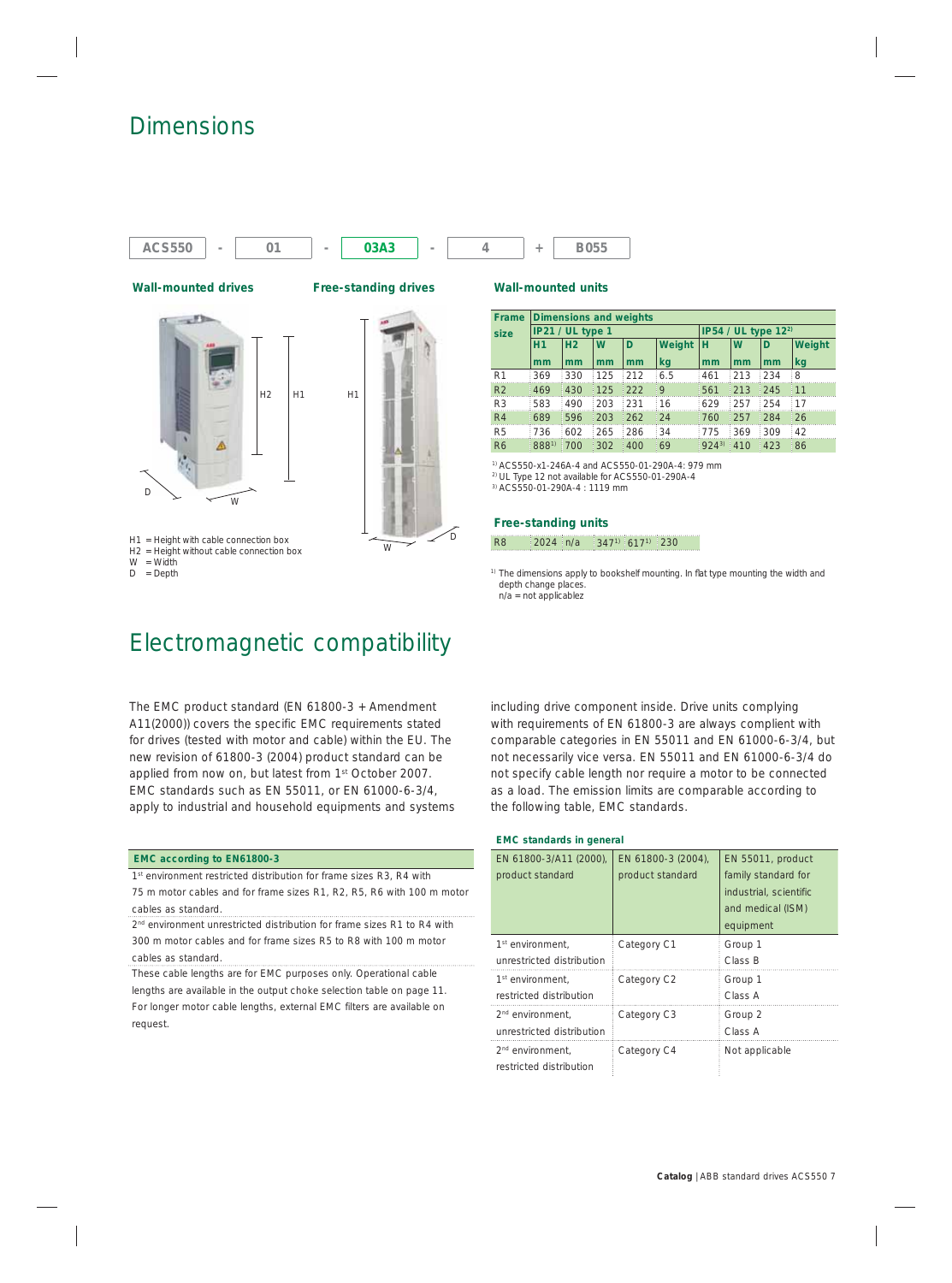### Assistant control panel



The assistant control panel, which is delivered as standard, features a multilingual alphanumeric display for easy drive programming. The control panel has various assistants and an built-in help function to guide the user. It includes a real time clock, which can be used during fault logging and in controlling the drive, such as start/stop. The control panel can be used for copying parameters for back up or for downloading them to another drive. A large graphical display and soft keys make it extremely easy to navigate.

## **Options** Control interfaces



#### **Panel mounting kits**

To attach the control panel to the outside of a larger enclosure, two panel mounting kits are available. A simple and costefficient installation is possible with the ACS/H-CP-EXT kit, while the OPMP-01 kit provides a more user-friendly solution, including a panel platform that enables the panel to be removed in the same way as a drive-mounted panel. The panel mounting kits include all hardware required, including 3 m extension cables and installation instructions.



#### **How to select options**

The options shown in the table are available within the ACS550 range. Most of them have an associated 4-figure option code, which is shown in the table. It is this code that replaces B055 in the type code above. External options require a separate order line and material or type code number.

#### **Basic control panel**

The basic control panel features a single line numeric display. The panel can be used to control the drive, set the parameter values or copy them from one drive to another.

|  | Ą |
|--|---|
|  |   |
|  |   |
|  |   |
|  |   |
|  |   |

#### **Available options**

| <b>Protection class</b>      |                                 |                     |
|------------------------------|---------------------------------|---------------------|
| <b>B055</b>                  | IP <sub>54</sub>                |                     |
| <b>Control panel</b>         |                                 |                     |
| 0J400                        | If no control panel is required |                     |
| J404                         | Basic control panel             | ACS-CP-C            |
| $-1)$                        | Panel mounting kit              | ACS/H-CP-EXT        |
| $-1)$                        | Panel holder mounting kit       | OPMP-01             |
| I/O options <sup>2)</sup>    |                                 |                     |
| 1511                         | Relay output extension          | OREL-01             |
| Control option <sup>2)</sup> |                                 |                     |
| $-1)$                        | Fncoder                         | OTAC-01             |
| Fieldbus <sup>3</sup>        |                                 |                     |
| K451                         | <b>DeviceNet</b>                | RDNA-01             |
| K452                         | LonWorks                        | RLON-01             |
| K454                         | Profibus DP                     | RPBA-01             |
| K457                         | CANopen                         | RCAN-01             |
| K462                         | ControlNet                      | RCNA-01             |
| - 1)                         | CC-Link                         | RCCL-01             |
|                              | Modbus TCP                      | RETA-01 and RETA-02 |
| $-1)$                        | Fthernet/IP                     | RETA-01             |
| . 1)                         | PROFINET IO                     | RETA-02             |
|                              | PowerLink                       | REPL-01             |
| $-1)$                        | EtherCat                        | RECA-01             |
| <b>Tools</b>                 |                                 |                     |
| $-1)$                        | FlashDrop                       | MFDT-01             |
| $-1)$                        | DriveWindow Light               | DriveWindow Light   |
| <b>Remote monitoring</b>     |                                 |                     |
| $-1)$                        | Ethernet adapter                | SREA-01             |

RPM

 $dm3$ 

200

<sup>1)</sup> Ordering with a separate material code number

<sup>2)</sup> One slot available for relay or encoder.

<sup>3)</sup> One slot available for fieldbus adapter. Modbus built-in as standard.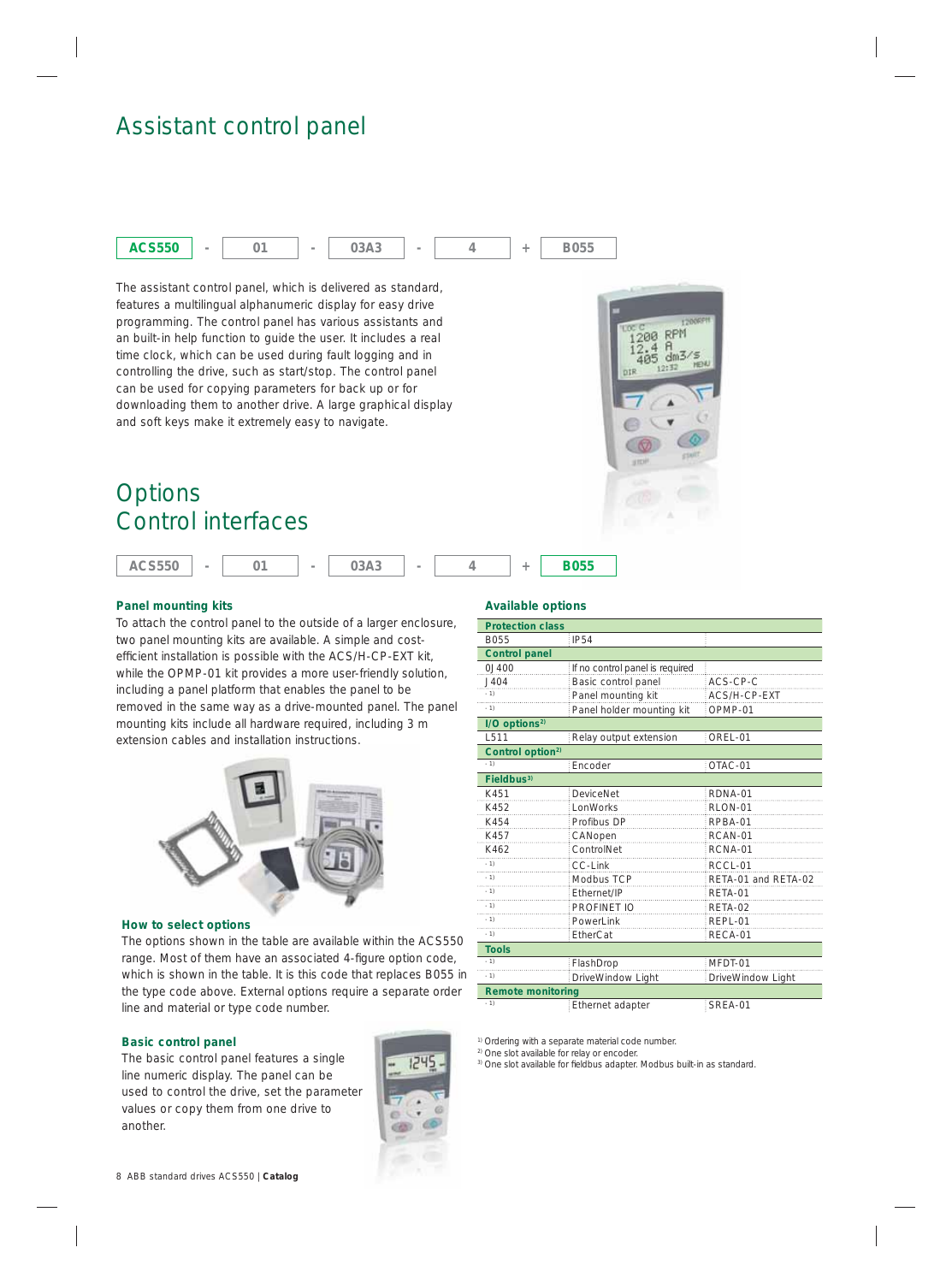### **Options** Plug-in options



#### **FlashDrop tool**

ACS550 drives have an interface for a FlashDrop tool. FlashDrop is a powerful palm sized tool for fast and easy parameter selection and setting of an unpowered drive. The user can hide each parameter / group from the drive's display, which protects the drive and connected machinery. For more information on the FlashDrop tool, please see page 10.

#### **Relay output extension option module**

This plug-in option offers three additional relay outputs. They can be used, for example, in pump and fan control or many supervisory functions. All the relays can be programmed to on/off by using the assistant control panel's clock. Alternatively, fieldbus can be used to control any external components in the system.

#### **Encoder feedback option module**

The standard drives can accommodate an encoder module. Using an encoder for speed feedback is a straight forward way to increase motor control in many applications.

#### **Plug-in fieldbus module**

The plug-in fieldbus options bring connectivity to major automation systems. A single twisted pair avoids large amounts of conventional cabling,thereby reducing cost and increasing system reliability.

ACS550 supports the following fieldbus options:

- − DeviceNet
- − LONWORKS®
- − PROFIBUS DP
- − CANopen
- − ControlNet
- − CC-Link
- − Modbus TCP
- − Ethernet/IP
- − PROFINET IO
- − PowerLink
- − EtherCat

For type codes see page 8

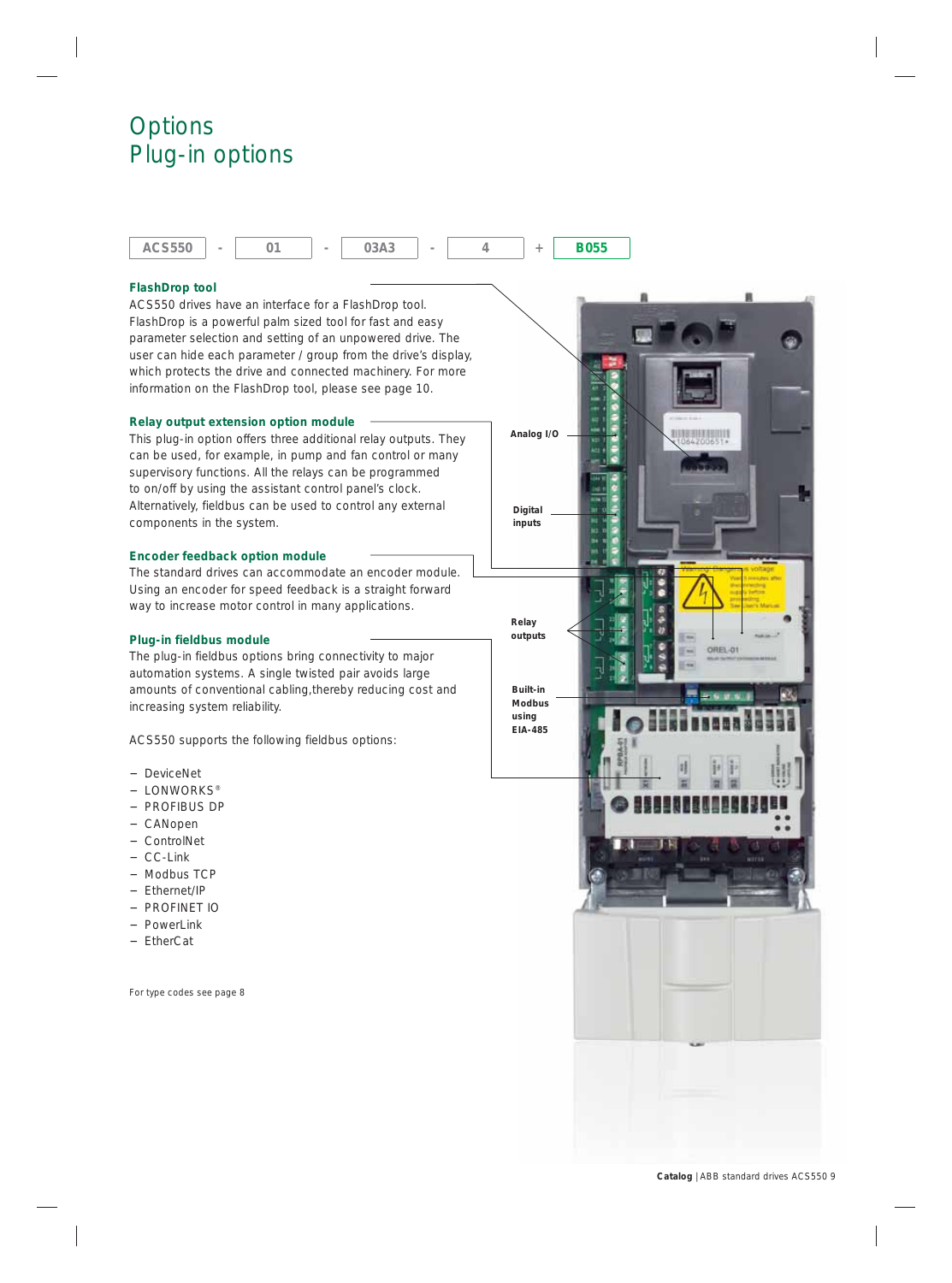### **Options** External options

#### **FlashDrop tool**

FlashDrop is a powerful palm sized tool for fast and easy parameter selecting and setting. It gives the possibility to hide selected parameters to protect the machine. Only the parameters needed in the application are shown. The tool can copy parameters between two drives or between a PC and a drive. All the above can be done without a power connection to the drive. The interface for FlashDrop is available in all wallmounted units.

#### **DrivePM**

DrivePM (drive parameter manager) is a tool to create, edit and copy parameter sets for the FlashDrop tool. For each parameter/ group the user has a possibility to hide it, which means that the drive user does not see the parameter/group at all.

#### **DrivePM requirements**

− Supported operating systems: Windows NT/2000/XP/Vista

#### **FlashDrop package includes:**

- − FlashDrop tool
- − DrivePM software (CD-rom)
- − User's manual (hardcopy and PDF)
- − RS232 cable for connection between PC and the FlashDrop tool
- Battery charger





#### **SREA-01 Ethernet adapter**

SREA-01 Ethernet adapter with remote monitoring access can send process data, data logs and event messages independently, without a PLC or a dedicated on-site computer. It has an internal web server for configuration and drive access.

#### **DriveWindow Light**

DriveWindow Light is an easy-to-use start-up and maintenance tool for ACS550 drives. It can be used in an offline mode, which enables parameter setting at the office even before going to the actual site. The parameter browser enables viewing, editing and saving of parameters. The parameter comparison feature makes it possible to compare parameter values between the drive and the file. With the parameter subset you can create your own parameter sets. Controlling of the drive is naturally one of the features in DriveWindow Light. With this software tool, you can monitor up to four signals simultaneously. This can be done in both graphical and numerical format. Any signal can be set to stop the monitoring from a predefined level.

#### **Start-up wizards**

Start-up wizards make the setting of parameters easy. Simply launch the wizard, select an appropriate assistant eg, for setting analog outputs, and all parameters related to this function are shown together with help pictures.

#### **Highlights**

- − Editing, saving and downloading parameters
- − Graphical and numerical signal monitoring
- − Drive control
- Start-up wizards

#### **DriveWindow Light requirements**

− Supported operating systems: Windows NT/2000/XP/Vista

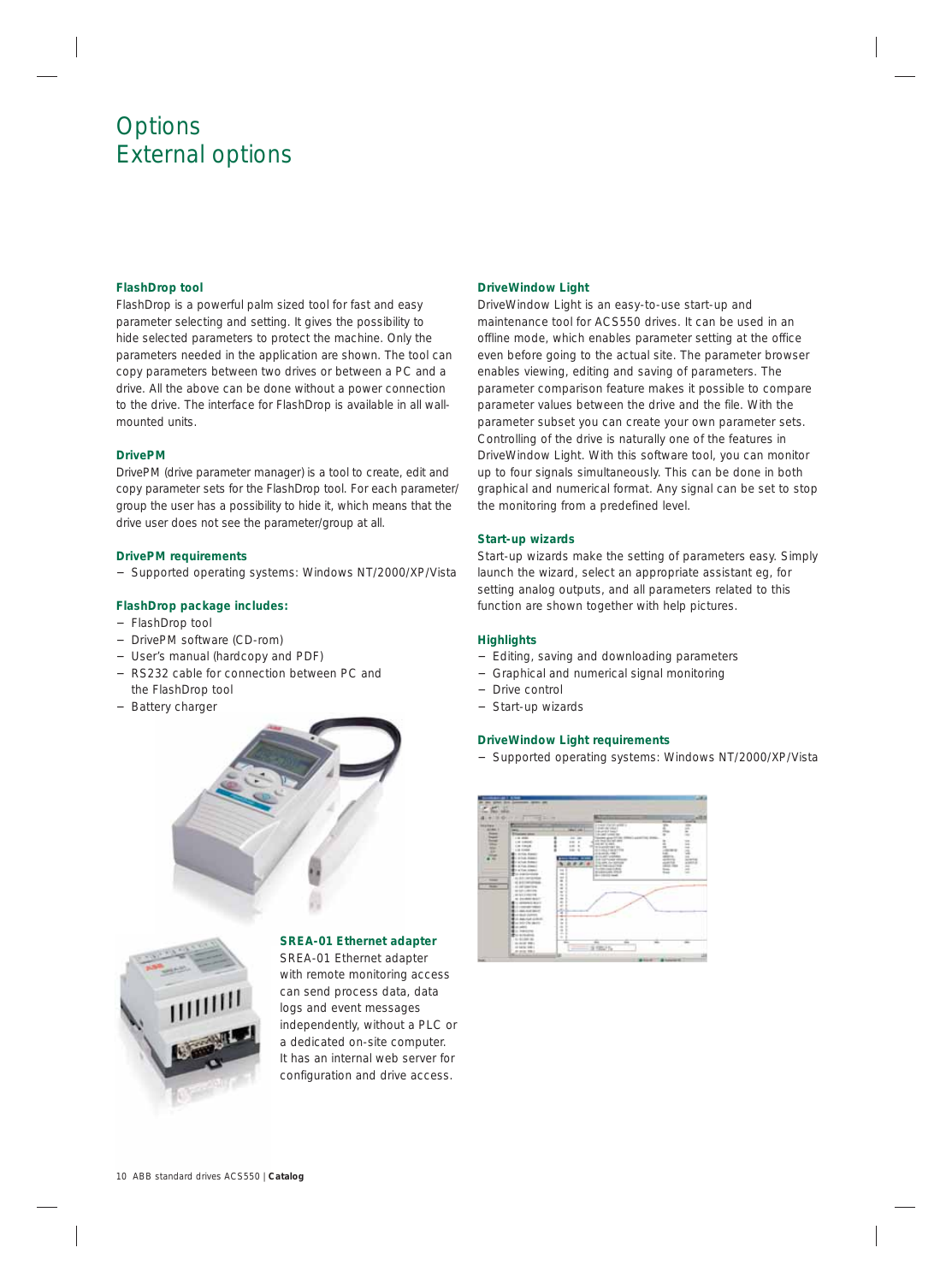### Options External options

#### **Brake units and choppers**

Frame sizes R1 to R2 are delivered with integrated brake choppers as standard. Other units can use the compact-sized brake units which include brake chopper and resistor. For more information please refer to the ACS-BRK brake units installation and start-up guide.

#### **Brake units technical data**

| Frequency            | <b>Resistor</b> | <b>Continuous</b> | Max.   | <b>Brake unit</b> |
|----------------------|-----------------|-------------------|--------|-------------------|
| converter            | ohm             | output W          | output | type code         |
| input voltage        |                 |                   | 20 s W |                   |
| 200 to 240 V AC 32   |                 | 2000              | 4500   | ACS-BRK-C         |
| 380 to 480 V AC i    |                 |                   | 12000  |                   |
| 200 to 240 V AC 10.5 |                 | 17000             | 14000  | ACS-BRK-D         |
| 380 to 480 V AC      |                 |                   | 42000  |                   |



| Width (W) | $ Height(H)$ $ Depth(D)$ |       | <b>Weight</b> | <b>Brake unit</b> |
|-----------|--------------------------|-------|---------------|-------------------|
| mm        | mm                       | mm    | kq            | type code         |
| 150       | 500                      | :347  | 1.5           | ACS-BRK-C         |
| 270       | 600                      | : 450 | 20.5          | ACS-BRK-D         |

#### **Output chokes**

Output chokes are used when motor cables above normal length are required.

Cable can be roughly 1.5 times standard cable length, see below.

| <b>Type code</b>                                               | Frame<br>Nominal current |              | <b>Output choke</b> | <b>Choke thermal</b> | Max. cable length | Max. cable length |  |  |  |  |  |
|----------------------------------------------------------------|--------------------------|--------------|---------------------|----------------------|-------------------|-------------------|--|--|--|--|--|
|                                                                | size                     |              | type code $1$       | current              | without choke $2$ | with choke $3$    |  |  |  |  |  |
|                                                                |                          | $I_{2N}$     |                     |                      |                   |                   |  |  |  |  |  |
|                                                                |                          |              |                     | А                    | m                 | Im                |  |  |  |  |  |
| $U_{\text{N}}$ = 380 to 480 V (380, 400, 415, 440, 460, 480 V) |                          |              |                     |                      |                   |                   |  |  |  |  |  |
| ACS550-01-03A3-4                                               | R1:                      | 3.3          | NOCH-0016-6X        | 19                   | 100               | 150               |  |  |  |  |  |
| ACS550-01-04A1-4                                               | R1                       | 41           | NOCH-0016-6X        | :19                  | 100               | :150              |  |  |  |  |  |
| ACS550-01-05A4-4                                               | R1                       | 5.4          | NOCH-0016-6X        | 19                   | 100               | 150               |  |  |  |  |  |
| ACS550-01-06A9-4                                               | R <sub>1</sub>           | 6.9          | NOCH-0016-6X        | 19                   | 100               | 150               |  |  |  |  |  |
| ACS550-01-08A8-4                                               | R <sub>1</sub>           | 8.8          | NOCH-0016-6X        | 19                   | 100               | 150               |  |  |  |  |  |
| ACS550-01-012A-4                                               | R <sub>1</sub>           | :119         | NOCH-0016-6X        | :19                  | 100               | 150               |  |  |  |  |  |
| ACS550-01-015A-4                                               | R <sub>2</sub>           | 15.4         | <b>NOCH-0016-6X</b> | 19                   | 200               | 1250              |  |  |  |  |  |
| ACS550-01-023A-4                                               | R <sub>2</sub>           | 23           | NOCH-0030-6X        | 41                   | $\frac{200}{200}$ | 250               |  |  |  |  |  |
| ACS550-01-031A-4                                               | R <sub>3</sub>           | ้31          | NOCH-0030-6X        | :41                  | 200               | 250               |  |  |  |  |  |
| ACS550-01-038A-4                                               | R <sub>3</sub>           | 38           | NOCH-0030-6X        | 41                   | 200               | 250               |  |  |  |  |  |
| ACS550-01-045A-4                                               | R3                       | 45           | NOCH-0070-6X        | 112                  | 200               | 300               |  |  |  |  |  |
| ACS550-01-059A-4                                               | R4                       |              | NOCH-0070-6X        | 112                  | 200               | 300               |  |  |  |  |  |
| ACS550-01-072A-4                                               | R4                       | 72           | NOCH-0070-6X        | 112                  | 200               | 300               |  |  |  |  |  |
| ACS550-01-087A-4                                               | R4                       | $rac{1}{87}$ | <b>NOCH-0070-6X</b> | $\frac{1}{112}$      | 300               | 300               |  |  |  |  |  |
| ACS550-01-125A-4                                               | R <sub>5</sub>           | 125          | NOCH-0120-6X        | 157                  | 300               | 300               |  |  |  |  |  |
| ACS550-01-157A-4                                               | <b>R6</b>                | 157          | FOCH-0260-70        | 289                  | 300               | 300               |  |  |  |  |  |
| ACS550-01-180A-4                                               | <b>R6</b>                | 180          | FOCH-0260-70        | 289                  | 300               | 300               |  |  |  |  |  |
| ACS550-01-195A-4                                               | <b>R6</b>                | 205          | FOCH-0260-70        | 289                  | 300               | 300               |  |  |  |  |  |
| ACS550-01-246A-4                                               | R <sub>6</sub>           | 246          | FOCH-0260-70        | 289                  | 300               | 300               |  |  |  |  |  |
| ACS550-01-290A-4                                               | <b>R6</b>                | 290          | FOCH-0320-50        | 445                  | 300               | 300               |  |  |  |  |  |
| ACS550-02-368A-4                                               | R <sub>8</sub>           | 368          | FOCH-0320-50        | 445                  | 300               | 300               |  |  |  |  |  |
| ACS550-02-486A-4                                               | R <sub>8</sub>           | 486          | FOCH-0610-70        | 720                  | 300               | 300               |  |  |  |  |  |
| ACS550-02-526A-4                                               | R8                       | 526          | FOCH-0610-70        | :720                 | 300               | 300               |  |  |  |  |  |
| ACS550-02-602A-4                                               | R <sub>8</sub>           | 602          | FOCH-0610-70        | 720                  | 300               | 300               |  |  |  |  |  |
| ACS550-02-645A-4                                               | :R8                      | 645          | FOCH-0610-70        | 1720                 | 300               | 300               |  |  |  |  |  |

<sup>1)</sup> The last digit of the output choke type defines the degree of protection;

X stands for 2 = IP22 or 5 = IP54, 0 = IP00

<sup>2)</sup> Cable lengths according to 4 kHz switching frequency

<sup>3)</sup> Maximum switching frequency to be used with du/dt filter is 4 kHz

#### Note

An output choke does not improve the EMC performance of the drive. To fulfil local EMC requirements use sufficient RFI filtering. For more information refer to the ACS550 Technical reference.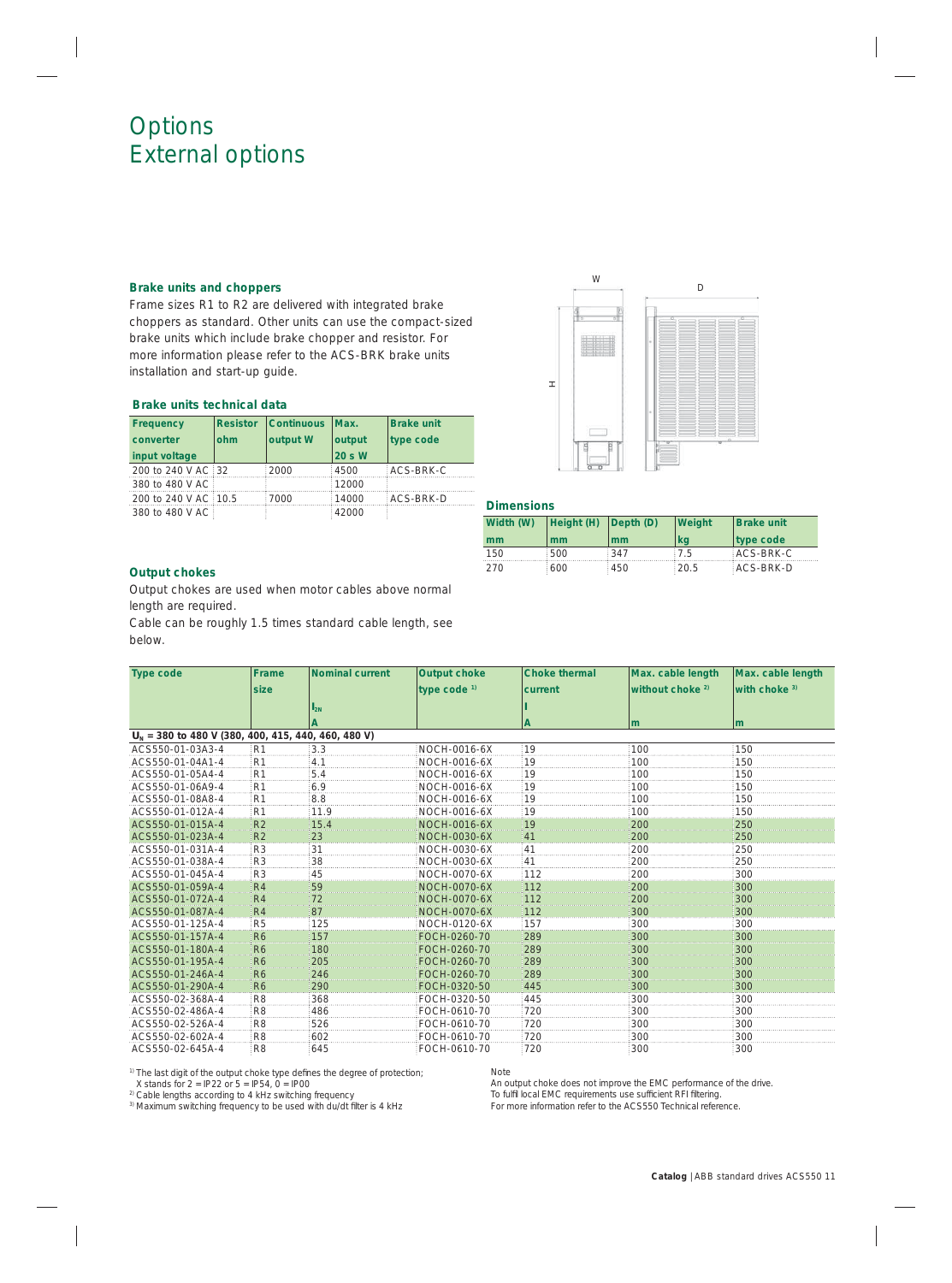### Cooling and fuses

#### **Cooling**

ACS550 is fitted with cooling air fans. The cooling air must be free from corrosive materials and not above the maximum ambient temperature of 40 °C (50 °C with derating). For more specific environmental limits see page 5.

#### **Fuse connections**

Standard fuses can be used with ABB standard drives. For input fuse connections see tables below.

#### **Cooling air flow 380 to 480 V units**

| Type code        | <b>Frame size</b> | <b>Heat dissipation</b> |               | Air flow |                      |  |  |  |
|------------------|-------------------|-------------------------|---------------|----------|----------------------|--|--|--|
|                  |                   | W                       | <b>BTU/Hr</b> | $m^3/h$  | ft <sup>3</sup> /min |  |  |  |
| ACS550-01-03A3-4 | R <sub>1</sub>    | 40                      | 137           | 44       | 26                   |  |  |  |
| ACS550-01-04A1-4 | R1                | 52                      | 178           | 44       | 26                   |  |  |  |
| ACS550-01-05A4-4 | R1                | 73                      | 249           | 44       | 26                   |  |  |  |
| ACS550-01-06A9-4 | R1                | 97                      | 331           | 44       | 26                   |  |  |  |
| ACS550-01-08A8-4 | R1                | 127                     | 434           | 44       | 26                   |  |  |  |
| ACS550-01-012A-4 | R1                | 172                     | 587           | 44       | 26                   |  |  |  |
| ACS550-01-015A-4 | R <sub>2</sub>    | 232                     | 792           | 88       | 52                   |  |  |  |
| ACS550-01-023A-4 | R <sub>2</sub>    | 337                     | 1151          | 88       | 52                   |  |  |  |
| ACS550-01-031A-4 | R <sub>3</sub>    | 457                     | 1561          | 134      | 79                   |  |  |  |
| ACS550-01-038A-4 | R3                | 562                     | 1919          | 134      | 79                   |  |  |  |
| ACS550-01-045A-4 | R3                | 667                     | 2278          | 134      | 79                   |  |  |  |
| ACS550-01-059A-4 | R <sub>4</sub>    | 907                     | 3098          | 280      | 165                  |  |  |  |
| ACS550-01-072A-4 | R <sub>4</sub>    | 1120                    | 3825          | 280      | 165                  |  |  |  |
| ACS550-01-087A-4 | R <sub>4</sub>    | 1440                    | 4918          | 280      | 165                  |  |  |  |
| ACS550-01-125A-4 | R5                | 1940                    | 6625          | 350      | 205                  |  |  |  |
| ACS550-01-157A-4 | R6                | 2310                    | 7889          | 405      | 238                  |  |  |  |
| ACS550-01-180A-4 | R <sub>6</sub>    | 2810                    | 9597          | 405      | 238                  |  |  |  |
| ACS550-01-195A-4 | R6                | 3050                    | 10416         | 405      | 238                  |  |  |  |
| ACS550-01-246A-4 | R <sub>6</sub>    | 3260                    | 11134         | 405      | 238                  |  |  |  |
| ACS550-01-290A-4 | R <sub>6</sub>    | 3850                    | 13125         | 405      | 238                  |  |  |  |
| ACS550-02-368A-4 | R <sub>8</sub>    | 6850                    | 23394         | 1220     | 718                  |  |  |  |
| ACS550-02-486A-4 | R8                | 7850                    | 26809         | 1220     | 718                  |  |  |  |
| ACS550-02-526A-4 | R8                | 7600                    | 25955         | 1220     | 718                  |  |  |  |
| ACS550-02-602A-4 | R <sub>8</sub>    | 8100                    | 27663         | 1220     | 718                  |  |  |  |
| ACS550-02-645A-4 | R8                | 9100                    | 31078         | 1220     | 718                  |  |  |  |

#### **Cooling air flow 208 to 240 V units**

| <b>Type code</b>     | <b>Frame size</b> | <b>Heat dissipation</b> |               | Air flow |                      |  |  |
|----------------------|-------------------|-------------------------|---------------|----------|----------------------|--|--|
|                      |                   | W                       | <b>BTU/Hr</b> | $m^3/h$  | ft <sup>3</sup> /min |  |  |
| ACS550-01-04A6-2 R1  |                   | 55                      | 189           | :44      | :26                  |  |  |
| ACS550-01-06A6-2 R1  |                   | 73                      | :249          | :44      | :26                  |  |  |
| ACS550-01-07A5-2     | IR1               | 81                      | 276           | :44      | 26                   |  |  |
| ACS550-01-012A-2     | IR1               | 118                     | 404           | :44      | :26                  |  |  |
| ACS550-01-017A-2 R1  |                   | 161                     | :551          | :44      | :26                  |  |  |
| ACS550-01-024A-2 iR2 |                   | 227                     | 1776          | 88       | 52                   |  |  |
| ACS550-01-031A-2 iR2 |                   | 285                     | 1973          | 88       | 52                   |  |  |
| ACS550-01-046A-2 R3  |                   | 420                     | :1434         | :134     | :79                  |  |  |
| ACS550-01-059A-2 R3  |                   | 536                     | 1829          | 134      | :79                  |  |  |
| ACS550-01-075A-2 R4  |                   | 671                     | 12290         | 1280     | 165                  |  |  |
| ACS550-01-088A-2 R4  |                   | 786                     | 12685         | 280      | 165                  |  |  |
| ACS550-01-114A-2 R4  |                   | 1014                    | 3463          | 1280     | 165                  |  |  |
| ACS550-01-143A-2 R6  |                   | 1268                    | 4331          | :405     | :238                 |  |  |
| ACS550-01-178A-2 R6  |                   | 1575                    | :5379         | :405     | :238                 |  |  |
| ACS550-01-221A-2 R6  |                   | 1952                    | 6666          | :405     | :238                 |  |  |
| ACS550-01-248A-2 R6  |                   | 2189                    | 7474          | :405     | :238                 |  |  |

#### **Free space requirements**

| Enclosure type Space above |                  | Space below | Space on left/right |
|----------------------------|------------------|-------------|---------------------|
|                            | mm               | mm          | mm                  |
| Wall mounted               | 300 <sup>1</sup> | 3200        |                     |
| Free standing              | 300 <sup>2</sup> |             |                     |

#### **Recommended input protection fuses for 380 to 480 V units**

| <b>Type code</b>      | Frame size IEC fuses |     |                        | <b>UL</b> fuses |                   |  |  |  |
|-----------------------|----------------------|-----|------------------------|-----------------|-------------------|--|--|--|
|                       |                      | A   | Fuse type <sup>"</sup> | A               | Fuse type         |  |  |  |
| ACS550-01-03A3-4 R1   |                      | 10  | gG                     | 10              | UL Class T        |  |  |  |
| ACS550-01-04A1-4   R1 |                      | 10  | qG                     | 10              | UL Class T        |  |  |  |
| ACS550-01-05A4-4 R1   |                      | 10  | gG                     | 10              | UL Class T        |  |  |  |
| ACS550-01-06A9-4   R1 |                      | 10  | gG                     | 10              | UL Class T        |  |  |  |
| ACS550-01-08A8-4   R1 |                      | 10  | qG                     | 15              | UL Class T        |  |  |  |
| ACS550-01-012A-4 R1   |                      | 16  | gG                     | 15              | UL Class T        |  |  |  |
| ACS550-01-015A-4 R2   |                      | 16  | qG                     | 20              | <b>UL Class T</b> |  |  |  |
| ACS550-01-023A-4 R2   |                      | 25  | qG                     | 30              | UL Class T        |  |  |  |
| ACS550-01-031A-4 R3   |                      | 35  | gG                     | 40              | UL Class T        |  |  |  |
| ACS550-01-038A-4 R3   |                      | 50  | gG                     | 50              | UL Class T        |  |  |  |
| ACS550-01-045A-4 R3   |                      | 50  | gG                     | 60              | UL Class T        |  |  |  |
| ACS550-01-059A-4 R4   |                      | 63  | qG                     | 80              | <b>UL Class T</b> |  |  |  |
| ACS550-01-072A-4 R4   |                      | 80  | gG                     | 90              | UL Class T        |  |  |  |
| ACS550-01-087A-4 R4   |                      | 125 | gG                     | 125             | UL Class T        |  |  |  |
| ACS550-01-125A-4 R5   |                      | 160 | qG                     | 175             | UL Class T        |  |  |  |
| ACS550-01-157A-4 R6   |                      | 200 | gG                     | 200             | UL Class T        |  |  |  |
| ACS550-01-180A-4 R6   |                      | 250 | qG                     | 250             | <b>UL Class T</b> |  |  |  |
| ACS550-01-195A-4 R6   |                      | 250 | qG                     | 250             | UL Class T        |  |  |  |
| ACS550-01-246A-4 R6   |                      | 250 | gG                     | 250             | UL Class T        |  |  |  |
| ACS550-01-290A-4 R6   |                      | 315 | gG                     | 315             | <b>UL Class T</b> |  |  |  |
| ACS550-02-368A-4 R8   |                      | 400 | gG                     | 400             | UL Class T        |  |  |  |
| ACS550-02-486A-4 R8   |                      | 500 | gG                     | 500             | UL Class T        |  |  |  |
| ACS550-02-526A-4 R8   |                      | 630 | gG                     | 630             | UL Class T        |  |  |  |
| ACS550-02-602A-4 R8   |                      | 630 | gG                     | 630             | UL Class T        |  |  |  |
| ACS550-02-645A-4 R8   |                      | 800 | gG                     | 800             | <b>UL Class T</b> |  |  |  |

#### **Recommended input protection fuses for 208 to 240 V units**

| <b>Type code</b>    | <b>Frame size IEC fuses</b> |      |                        | <b>UL</b> fuses |                  |  |  |  |
|---------------------|-----------------------------|------|------------------------|-----------------|------------------|--|--|--|
|                     |                             | А    | Fuse type <sup>"</sup> | A               | <b>Fuse type</b> |  |  |  |
| ACS550-01-04A6-2 R1 |                             | 10   | qG                     | 10              | UL Class T       |  |  |  |
| ACS550-01-06A6-2 R1 |                             | 10   | ∶aG                    | 10              | UL Class T       |  |  |  |
| ACS550-01-07A5-2 R1 |                             | 10   | ∶aG                    | 10              | UL Class T       |  |  |  |
| ACS550-01-012A-2 R1 |                             | :16  | ∶aG                    | 15              | UL Class T       |  |  |  |
| ACS550-01-017A-2 R1 |                             | 25   | ∶aG                    | 25              | UL Class T       |  |  |  |
| ACS550-01-024A-2 R2 |                             | 25   | igG                    | 30              | UL Class T       |  |  |  |
| ACS550-01-031A-2 R2 |                             | 40   | igG                    | 40              | UL Class T       |  |  |  |
| ACS550-01-046A-2 R3 |                             | 63   | ∶aG                    | 60              | UL Class T       |  |  |  |
| ACS550-01-059A-2 R3 |                             | 63   | ∶aG                    | 80              | UL Class T       |  |  |  |
| ACS550-01-075A-2 R4 |                             | 80   | igG                    | 100             | UL Class T       |  |  |  |
| ACS550-01-088A-2 R4 |                             | 100  | igG                    | 110             | UL Class T       |  |  |  |
| ACS550-01-114A-2 R4 |                             | 125  | ∶gG                    | 150             | UL Class T       |  |  |  |
| ACS550-01-143A-2 R6 |                             | 200  | ∶aG                    | 200             | UL Class T       |  |  |  |
| ACS550-01-178A-2 R6 |                             | :250 | ∶gG                    | 250             | UL Class T       |  |  |  |
| ACS550-01-221A-2 R6 |                             | 315  | ∶aG                    | 300             | UL Class T       |  |  |  |
| ACS550-01-248A-2 R6 |                             | 315  | ∶gG                    | 350             | UL Class T       |  |  |  |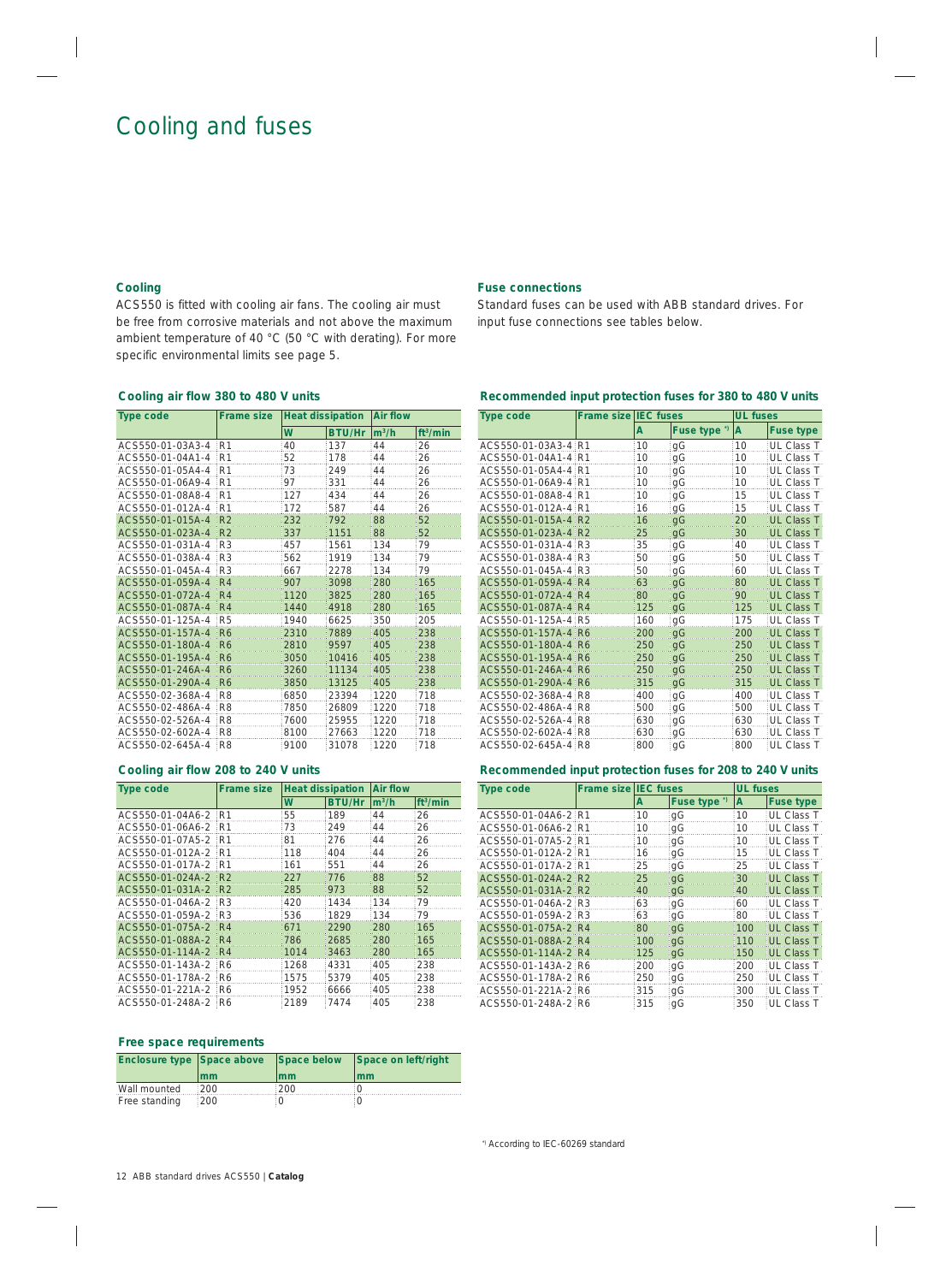### Control connections

These connections are shown as examples only. Please refer to the ACS550 User's manual, chapter Installations, for more detailed information.

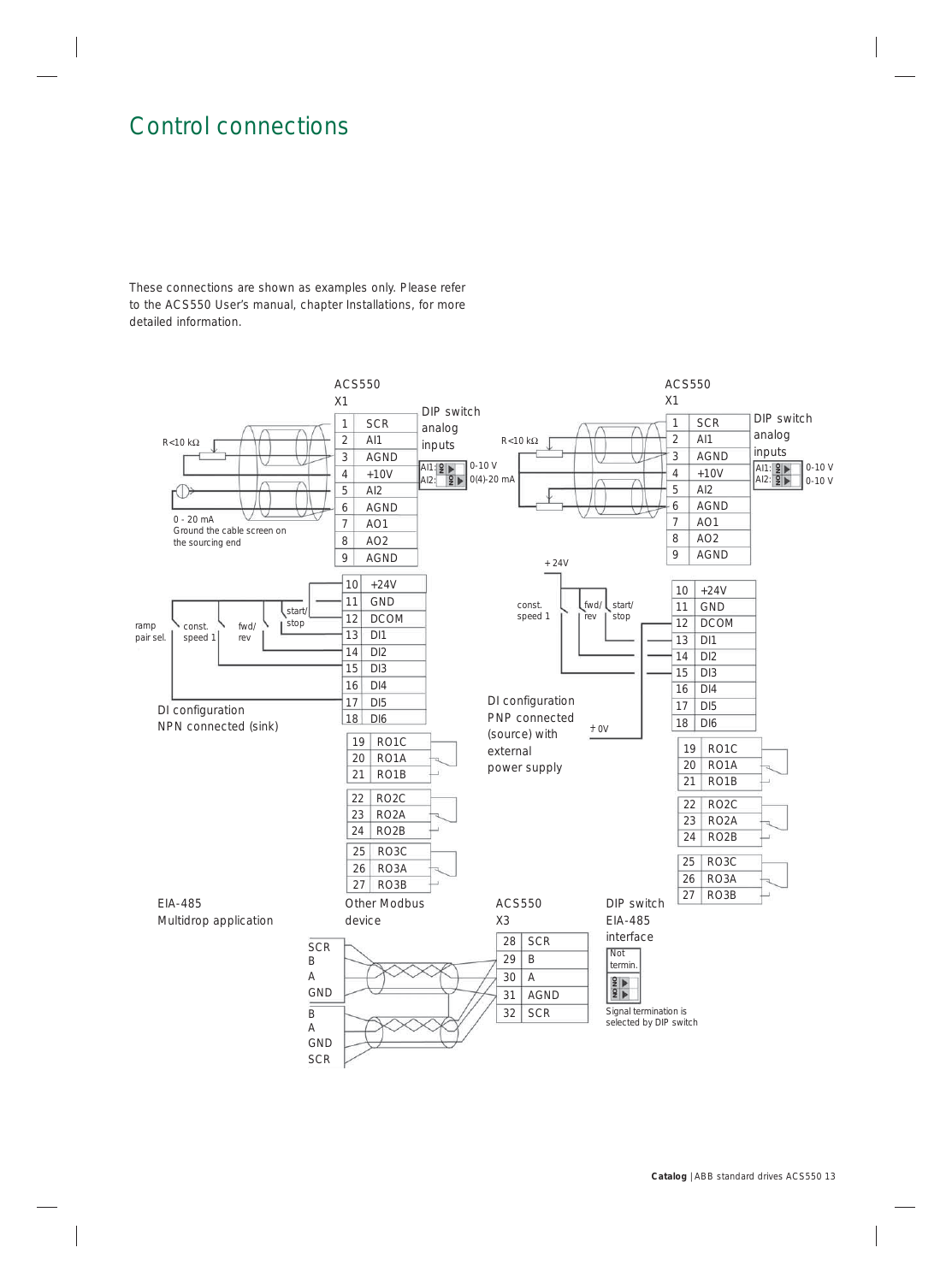### Services



All industries face a common goal: to maximize their production output at the lowest possible cost, while maintaining the highest quality end products. One of ABB's key objectives is to maximize the uptime of its customers' processes by ensuring optimum lifetime of all ABB products in a predictable, safe and low cost manner.

#### **Maximizing return on investment**

At the heart of ABB's services is its drive lifecycle management model. All services available for ABB low voltage drives are planned according to this model. For customers it is easy to see which services are available at which phase.

Drive specific maintenance schedules are also based on this four-phase model. Thus, a customer knows precisely the

The services offered for ABB low voltage drives span the entire value chain, from the moment a customer makes the first enquiry through to disposal and recycling of the drive. Throughout the value chain, ABB provides training and learning, technical support and contracts. All of this is supported by one of the most extensive global drive sales and service networks.

timing of the part replacements plus all other maintenance related actions. The model also helps the customer when deciding about upgrades, retrofits and replacements.

Professional management of the drive's lifecycle maximizes the return on any investment in ABB low voltage drives.

#### **ABB drive lifecycle management model**



This may result in unpredictable process downtime. To avoid this possibility, the drive should be kept in the Active or Classic phase.

ABB follows a four-phase model for managing drive lifecycles, which brings enhanced customer support and improved efficiency.

Examples of lifecycle services are: selection and dimensioning, installation and commissioning, preventive and corrective maintenance, remote services, spare part services, training and learning, technical support, upgrade and retrofit, replacement and recycling.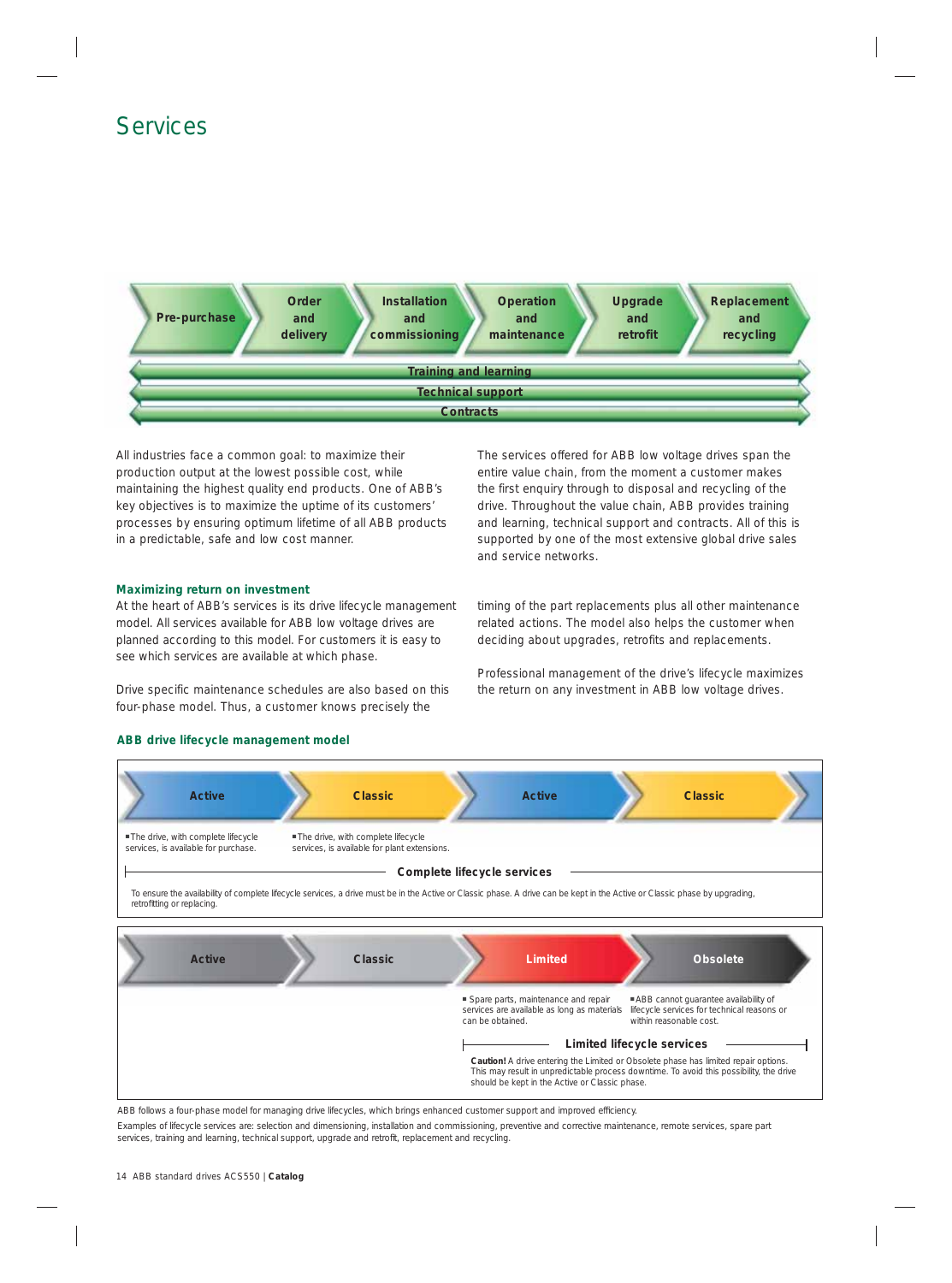### **Notes**